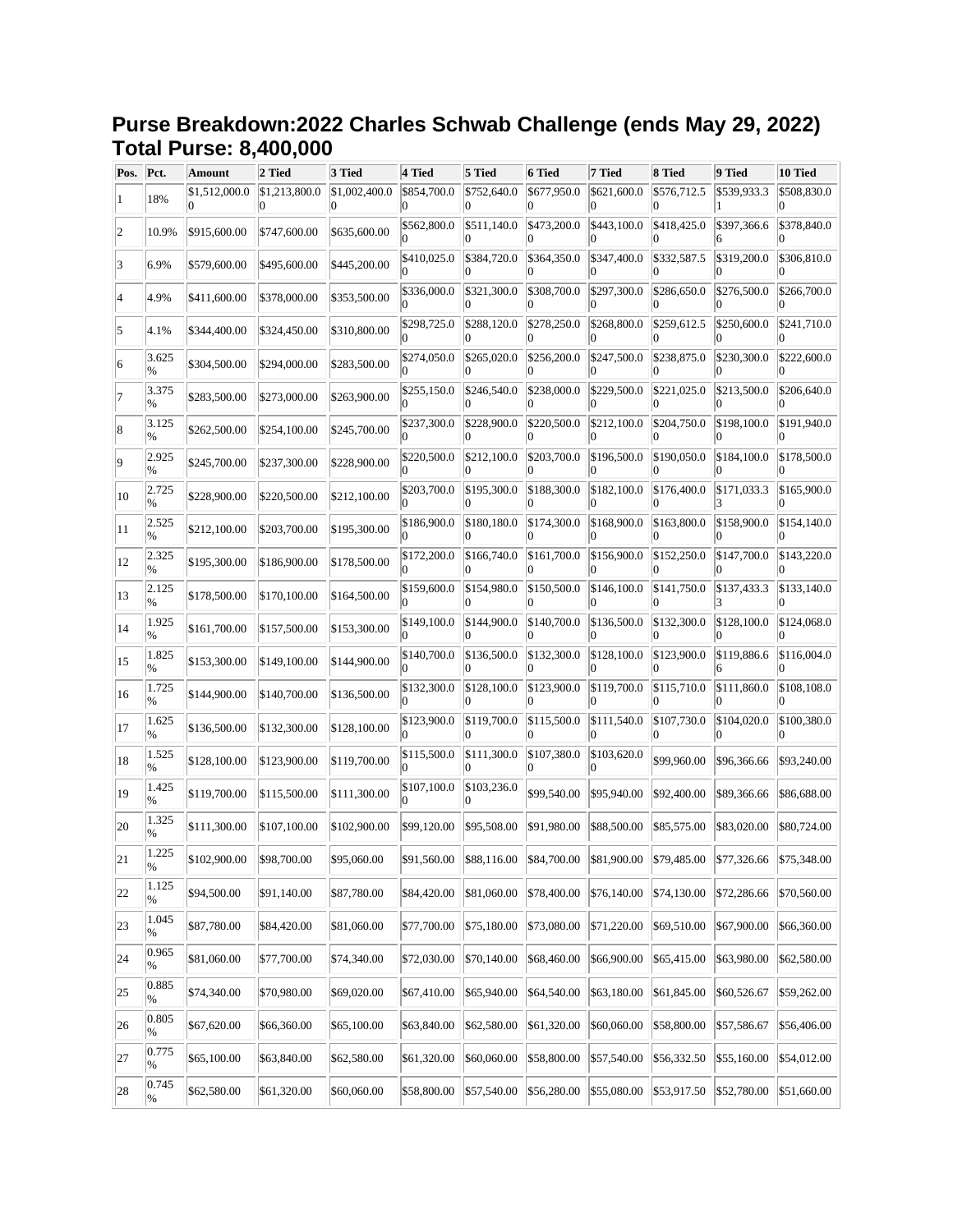| 29 | 0.715<br>% | \$60,060.00 | \$58,800.00 | \$57,540.00 | \$56,280.00 | \$55,020.00         | \$53,830.00 | \$52,680.00 | \$51,555.00 | \$50,446.67 | \$49,392.00 |
|----|------------|-------------|-------------|-------------|-------------|---------------------|-------------|-------------|-------------|-------------|-------------|
| 30 | 0.685<br>% | \$57,540.00 | \$56,280.00 | \$55,020.00 | \$53,760.00 | \$52,584.00         | \$51,450.00 | \$50,340.00 | \$49,245.00 | \$48,206.67 | \$47,208.00 |
| 31 | 0.655<br>% | \$55,020.00 | \$53,760.00 | \$52,500.00 | \$51,345.00 | \$50,232.00         | \$49,140.00 | \$48,060.00 | \$47,040.00 | \$46,060.00 | \$45,108.00 |
| 32 | 0.625<br>% | \$52,500.00 | \$51,240.00 | \$50,120.00 | \$49,035.00 | \$47,964.00         | \$46,900.00 | \$45,900.00 | \$44,940.00 | \$44,006.67 | \$43,092.00 |
| 33 | 0.595<br>% | \$49,980.00 | \$48,930.00 | \$47,880.00 | \$46,830.00 | \$45,780.00         | \$44,800.00 | \$43,860.00 | \$42,945.00 | \$42,046.67 | \$41,160.00 |
| 34 | 0.57%      | \$47,880.00 | \$46,830.00 | \$45,780.00 | \$44,730.00 | $\sqrt{$43,764.00}$ | \$42,840.00 | \$41,940.00 | \$41,055.00 | \$40,180.00 | \$39,312.00 |
| 35 | 0.545<br>% | \$45,780.00 | \$44,730.00 | \$43,680.00 | \$42,735.00 | \$41,832.00         | \$40,950.00 | \$40,080.00 | \$39,217.50 | \$38,360.00 | \$37,506.00 |
| 36 | 0.52%      | \$43,680.00 | \$42,630.00 | \$41,720.00 | \$40,845.00 | \$39,984.00         | \$39,130.00 | \$38,280.00 | \$37,432.50 | \$36,586.67 | \$35,742.00 |
| 37 | 0.495<br>% | \$41,580.00 | \$40,740.00 | \$39,900.00 | \$39,060.00 | \$38,220.00         | \$37,380.00 | \$36,540.00 | \$35,700.00 | \$34,860.00 | \$34,020.00 |
| 38 | 0.475<br>% | \$39,900.00 | \$39,060.00 | \$38,220.00 | \$37,380.00 | \$36,540.00         | \$35,700.00 | \$34,860.00 | \$34,020.00 | \$33,180.00 | \$32,340.00 |
| 39 | 0.455<br>% | \$38,220.00 | \$37,380.00 | \$36,540.00 | \$35,700.00 | \$34,860.00         | \$34,020.00 | \$33,180.00 | \$32,340.00 | \$31,500.00 | \$30,693.60 |
| 40 | 0.435<br>% | \$36,540.00 | \$35,700.00 | \$34,860.00 | \$34,020.00 | \$33,180.00         | \$32,340.00 | \$31,500.00 | \$30,660.00 | \$29,857.33 | \$29,097.60 |
| 41 | 0.415<br>% | \$34,860.00 | \$34,020.00 | \$33,180.00 | \$32,340.00 | \$31,500.00         | \$30,660.00 | \$29,820.00 | \$29,022.00 | \$28,270.67 | \$27,602.40 |
| 42 | 0.395<br>% | \$33,180.00 | \$32,340.00 | \$31,500.00 | \$30,660.00 | \$29,820.00         | \$28,980.00 | \$28,188.00 | \$27,447.00 | \$26,796.00 | \$26,224.80 |
| 43 | 0.375<br>% | \$31,500.00 | \$30,660.00 | \$29,820.00 | \$28,980.00 | \$28,140.00         | \$27,356.00 | \$26,628.00 | \$25,998.00 | \$25,452.00 | \$24,964.80 |
| 44 | 0.355<br>% | \$29,820.00 | \$28,980.00 | \$28,140.00 | \$27,300.00 | \$26,527.20         | \$25,816.00 | \$25,212.00 | \$24,696.00 | \$24,238.67 | \$23,839.20 |
| 45 | 0.335<br>% | \$28,140.00 | \$27,300.00 | \$26,460.00 | \$25,704.00 | \$25,015.20         | \$24,444.00 | \$23,964.00 | \$23,541.00 | \$23,174.67 | \$22,848.00 |
| 46 | 0.315<br>% | \$26,460.00 | \$25,620.00 | \$24,892.00 | \$24,234.00 | \$23,704.80         | \$23,268.00 | \$22,884.00 | \$22,554.00 | \$22,260.00 | \$22,008.00 |
| 47 | 0.295<br>% | \$24,780.00 | \$24,108.00 | \$23,492.00 | \$23,016.00 | \$22,629.60         | \$22,288.00 | \$21,996.00 | \$21,735.00 | \$21,513.33 | \$21,319.20 |
| 48 | 0.279<br>% | \$23,436.00 | \$22,848.00 | \$22,428.00 | \$22,092.00 | \$21,789.60         | \$21,532.00 | \$21,300.00 | \$21,105.00 | \$20,934.67 | \$20,781.60 |
| 49 | 0.265<br>% | \$22,260.00 | \$21,924.00 | \$21,644.00 | \$21,378.00 | \$21,151.20         | \$20,944.00 | \$20,772.00 | \$20,622.00 | \$20,486.67 | \$20,361.60 |
| 50 | 0.257<br>% | \$21,588.00 | \$21,336.00 | \$21,084.00 | \$20,874.00 | \$20,680.80         | \$20,524.00 | \$20,388.00 | \$20,265.00 | \$20,150.67 | \$20,042.40 |
| 51 | 0.251<br>% | \$21,084.00 | \$20,832.00 | \$20,636.00 | \$20,454.00 | \$20,311.20         | \$20,188.00 | \$20,076.00 | \$19,971.00 | \$19,870.67 | \$19,773.60 |
| 52 | 0.245<br>% | \$20,580.00 | \$20,412.00 | \$20,244.00 | \$20,118.00 | \$20,008.80         | \$19,908.00 | \$19,812.00 | \$19,719.00 | \$19,628.00 | \$19,538.40 |
| 53 | 0.241<br>% | \$20,244.00 | \$20,076.00 | \$19,964.00 | \$19,866.00 | \$19,773.60         | \$19,684.00 | \$19,596.00 | \$19,509.00 | \$19,422.67 | \$19,336.80 |
| 54 | 0.237<br>% | \$19,908.00 | \$19,824.00 | \$19,740.00 | \$19,656.00 | \$19,572.00         | \$19,488.00 | \$19,404.00 | \$19,320.00 | \$19,236.00 | \$19,152.00 |
| 55 | 0.235<br>% | \$19,740.00 | \$19,656.00 | \$19,572.00 | \$19,488.00 | \$19,404.00         | \$19,320.00 | \$19,236.00 | \$19,152.00 | \$19,068.00 | \$18,984.00 |
| 56 | 0.233<br>% | \$19,572.00 | \$19,488.00 | \$19,404.00 | \$19,320.00 | \$19,236.00         | \$19,152.00 | \$19,068.00 | \$18,984.00 | \$18,900.00 | \$18,816.00 |
| 57 | 0.231<br>% | \$19,404.00 | \$19,320.00 | \$19,236.00 | \$19,152.00 | \$19,068.00         | \$18,984.00 | \$18,900.00 | \$18,816.00 | \$18,732.00 | \$18,648.00 |
| 58 | 0.229<br>% | \$19,236.00 | \$19,152.00 | \$19,068.00 | \$18,984.00 | \$18,900.00         | \$18,816.00 | \$18,732.00 | \$18,648.00 | \$18,564.00 | \$18,480.00 |
| 59 | 0.227<br>% | \$19,068.00 | \$18,984.00 | \$18,900.00 | \$18,816.00 | \$18,732.00         | \$18,648.00 | \$18,564.00 | \$18,480.00 | \$18,396.00 | \$18,312.00 |